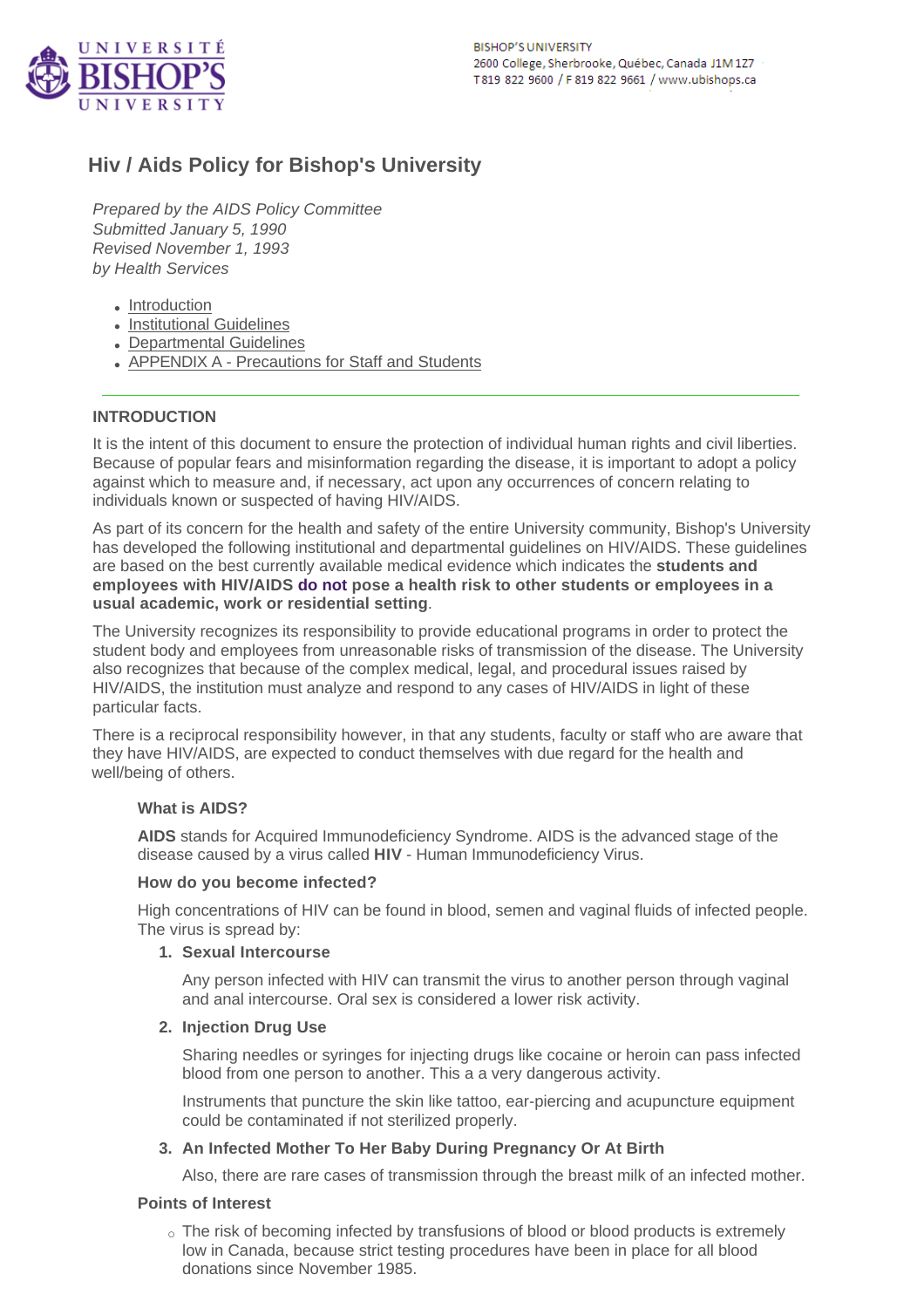- $\circ$  Contact with infected blood through cuts, sores or accidental needle injuries has very rarely caused infection.
- $\circ$  In a very few instances, transplanted organs or sperm donations have spread infection, but now all tissue donors are tested to eliminate this risk.

# **What does not cause infection?**

The good news is that HIV infection cannot be caught through casual, everyday contact. Shaking hands, hugging, kissing, coughing, sneezing, public swimming pools, toilet seats, bed linen, eating utensils, food, mosquitos or animals do not cause HIV infection.

#### **While HIV has been detected in low concentrations in other body fluids such as saliva, urine and tears, these have not caused infection.**

Donating blood is safe. You **cannot** get HIV by donating blood, as a new needle is used for every donor.

# <span id="page-1-0"></span>**I. INSTITUTIONAL GUIDELINES**

Bishop's University is not a medical regulatory agency, nor does it desire to infringe upon the civil liberties of any member of its community. No student, staff or faculty member is obligated to disclose to the University whether he/she has been tested for AIDS, the presence of the HIV antibody, or to provide or disclose the results of such tests.

Bishop's University will encourage the development of educational programs about AIDS for students and employees and will not discriminate against any student, staff, or faculty who has HIV/AIDS.

- . The University will not refuse admission or employment to any person for the sole reason that this person has HIV/AIDS.
- The University will make no attempt to identify students, faculty or staff who have HIV/AIDS.
- The University will undertake to provide information and educational services to faculty and staff.
- . The University will not issue rebates or grant permission for course withdrawal/changes (after appropriate deadlines) for reasons of refusal to associate with a student, professor or instructor who is known or suspected to have HIV/AIDS.
- Students with HIV/AIDS-related illnesses will be accorded the same academic considerations as any other student. (i.e. deferred exams, extensions of deadlines, etc.)
- Similarly, the University will not condone the refusal of faculty or staff to instruct, associate with, or otherwise provide regular academic services to any student who is known or suspected to have HIV/AIDS.
- If situations related to HIV/AIDS arise and are causing concern, the University will analyze and respond to each case as required by its own particular facts.

# <span id="page-1-1"></span>**II. DEPARTMENTAL GUIDELINES - Student Services**

#### **Health Services**

- $\circ$  There will be no screening for HIV/AIDS on routine examinations unless requested by the student.
- $\circ$  Information relating to students with HIV/AIDS will be treated as confidential medical records. There will be no release of information without the expressed written permission of the patient.
- $\alpha$  Any case of AIDS is automatically reported to the M.S.S.S. (Ministère de la Santé et des Services Sociaux). The tracing of sexual contacts is the responsibility of the M.S.S.S.

#### **Residences and Food Services**

The Residence Service has a responsibility to support an environment free of unreasonable risks for its residents. Thus, the department will participate in educational programs on HIV/AIDS for students.

- $\circ$  If a student with HIV/AIDS is known to be living in residence, no information regarding that student will be given to other students.
- $\circ$  Students with HIV/AIDS will not be restricted from cafeterias, snack bars, pubs or other common areas.
- o Routine testing of food service workers for HIV/AIDS will not be undertaken.
- $\circ$  Food service workers who prepare or serve food or beverages will not be restricted